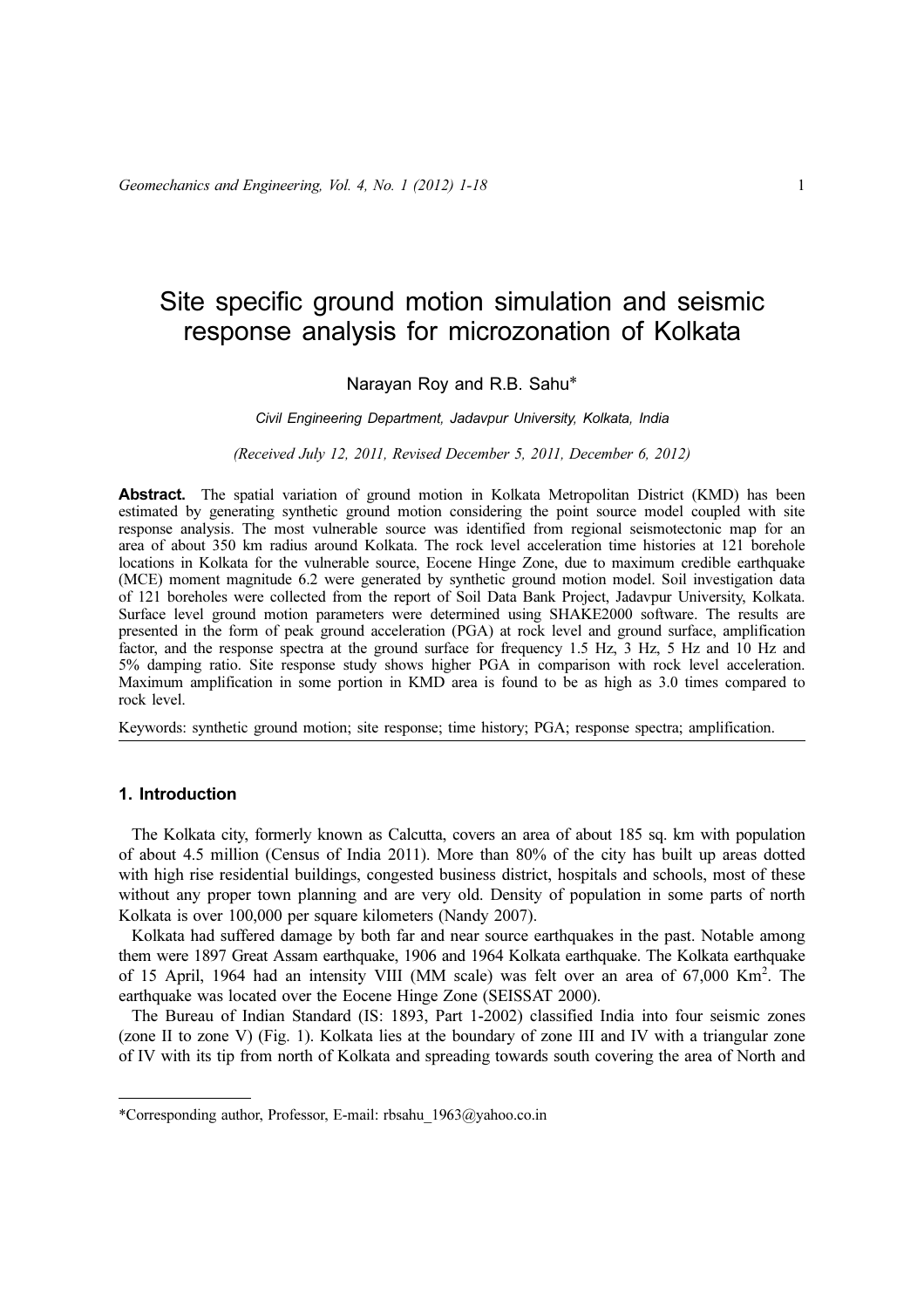2 Narayan Roy and R.B. Sahu



Fig. 1 Seismic zones of India (from IS: 1893, Part 1-2002)

South 24 parganas and eastern part of Purba Medinipur district. However, the zones are not sufficient to predict the damage pattern within each zone in the event of an earthquake, as the damage will depend on the local geology, vicinity to active faults, geotechnical and geophysical properties of surface and subsurface strata, and topography.

Microzonation of Kolkata on the basis of PGA variation was presented by Mohanty and Walling (2008) using a quasi-probabilistic approach considering attenuation relationship of Toro et al. (1997). They, however, did not consider local site effects. In this context, it may be noted that Kolkata lying on the alluvial Gangetic deposit has two distinct soil formations, namely, normal Kolkata deposit and river channel deposit. Normal Kolkata deposit consists of a thick soft compressible silty clay/ clayey silt down to a depth of about 14.0 m below existing ground surface followed by stiff/very stiff/hard/very hard clayey deposit with intermediate sand layers down to considerable depth of 40- 50 m. The river channel deposit existing along the old Adiganga channel consists of medium/ dense/very dense sandy deposit down to considerable depth. These soil characteristics along with phenomenal increase in industrial and commercial activities in Kolkata and adjoining areas necessitates microzonation considering local site effects in order to prevent huge loss of life and properties due to earthquake.

In this work, an attempt has been made to generate site specific ground motion and local site effects for Kolkata Metropolitan District area (Fig. 3) which covers an area of 1250 sq. km. The analysis has been done using synthetic ground motion model by Boore (1983, 2003) for determination of rock level time history followed by ground response using SHAKE2000 considering 121 nos. boreholes of depths 30 to 40 m below ground level. Further, it may be noted that most of the site effect studies in earthquake ground motion are based on the geotechnical properties in the upper 30 m (Finn 1991, Boore et al. 1993, Anderson et al. 1996). According to Borcherdt (1994), the upper 30-m soil column is considered to be responsible for site amplification. Here, the soil at a depth of 30 m below ground level is hard/very hard/very dense, so, rock level was considered to be at 30 m depth for synthetic ground motion generation. Due to unavailability of recorded ground motion data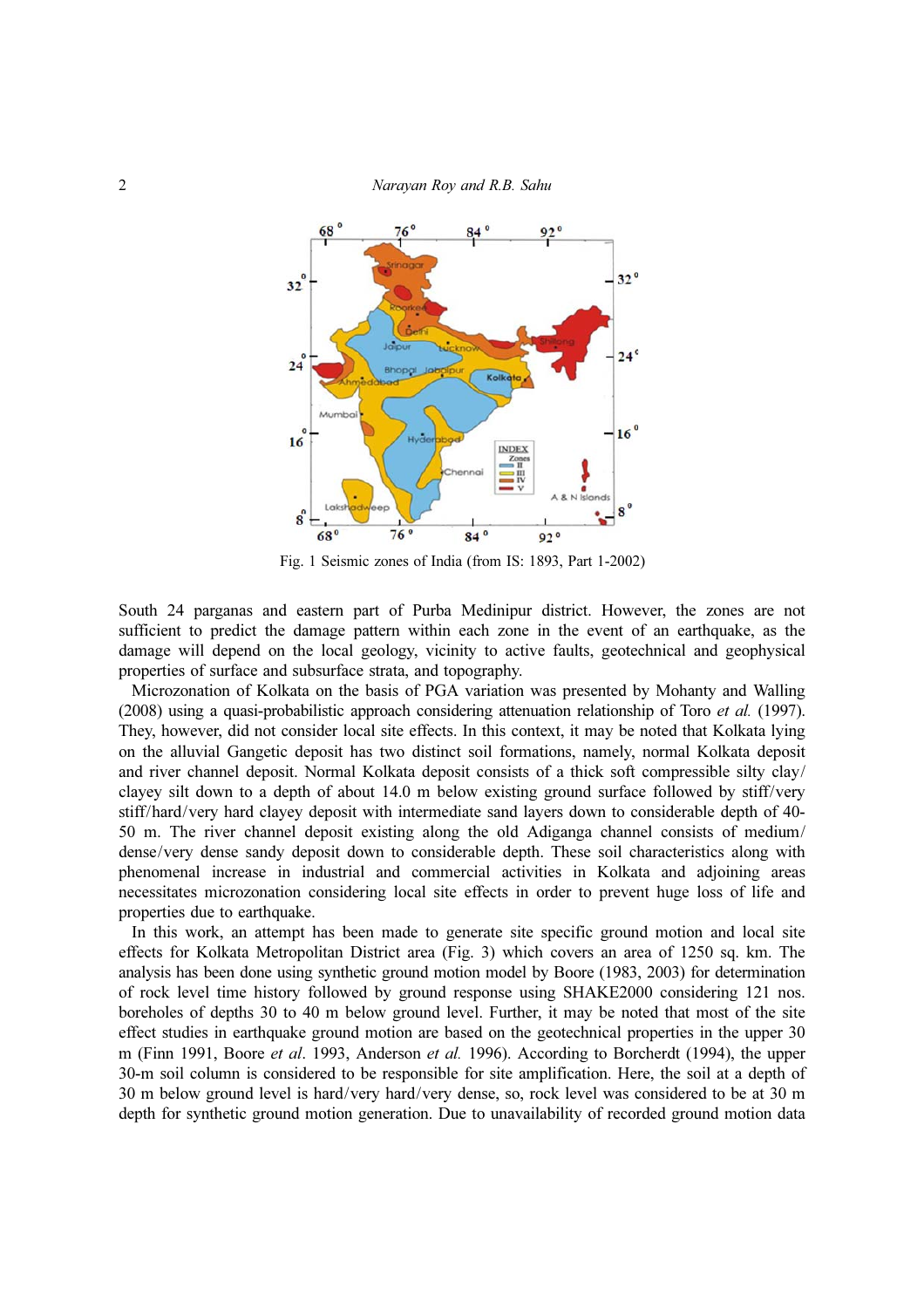in this region the method proposed by Boore (1983, 2003) [SMSIM-program] was applied to simulate the artificial ground motion using local seismotectonic parameters. The Boore's model has been successfully used to generate ground motion in all over the world (Junn *et al.* 2002, Ebrahimian et al. 2008) as well as in India (Sitharam et al. 2006, Raghukanth et al. 2009). 1-D ground response analysis has been carried out using SHAKE2000, based on the SHAKE developed by Schnabel et al. (1972).

## 2. Geological and tectonic setting

The Kolkata metropolis the second largest urban agglomeration in India is bounded by latitudes 22°20'N-23°00'N and longitudes 88°04'E-88°33'E. Originally Kolkata grew in a north-south direction over the natural levee of the river Bhagirathi for over a length of 50 Km. But due to enormous population pressure it has encroached into the back swamp and marshy land to the east by way of filling up extensive areas, especially in the Salt Lake and subsequently Rajarhat areas as well in many other places in unplanned ways (Nandy 2007).

Kolkata is situated over the Bengal Basin which is a huge pericratonic Tertiary basin with enormous thickness of fluvio-marine sediments. The Bengal Basin can be divided into three structural units: the western most shelf or platform, the central hinge or shelf/slope break, known as Eocene Hinge Zone (EHZ), and deep basinal part in the east and southeast that open in the present Bay of Bengal. Kolkata is located over the western part of hinge zone across which the sediment thickness significantly varies from shelf area in the west to deep basin area in the east. The hinge zone and the shelf area traverse by many faults, some of them seem to be tectonically active at present (Nandy 2007). The EHZ is about 25 Km wide that occurs at a depth of about 45000 m below Kolkata. The total sediment thickness below Kolkata is of the order of 7500 m above the crystalline basement; of these the top 350 to 450 m is Quaternary, followed by 4500-5500 m of Tertiary sediments, 500-700 m trap wash of Cretaceous Trap and 600-800 m Permocarboniferous Gondwana rocks.

The major fault systems of this region are Garhmoyna-Khandaghosh Fault (GKF), Jangipur-Gaibandha Fault (JGF), Pingla fault, Eocene Hinge Zone (EHZ), and Debagram Bogra Fault (DBF). The GKF extends along the basin margin that joins the Rajmahal Fault in the north. The NE trending JGF bifurcates from the GKF that separates the Rangpur-Malda saddle (a subsurface structural high joining the Indian Shield and the Shillong Plateau) from the Bogra Shelf. The shelf is limited to the southeast by the DBF. A similar section is present below the West Bengal part of the basin between GKF and the fault passing through Barrackpur and Krishnanagar (SEISSAT 2000).

Geological survey of India has complied all available geological, geophysical and seismological data for entire India and published a seismotectonic map of India in the year 2000. Seismotectonic atlas (SEISAT 2000) contains 43 maps in 42 sheets of  $3^{\circ} \times 4^{\circ}$  sizes with scale of 1:1 million, which also describes the tectonic frame work and seismicity. From the seismotechtonic atlas, a seismotectonic map of Kolkata covering a circular area of radius 350 Km (Fig. 2) has been prepared on ArcGis-9.2 showing faults, lineaments, shear zones and past earthquake events using seismotectonic atlas (SEISSAT 2000) of India and also earthquake data collected from IMD (Indian Meteorological Department, Delhi). Total 76 nos. of earthquake events have been collected for the period 1764 to 2009. The earthquake data was converted into moment magnitude  $(M_w)$  using the relation given by Idriss (1985). The seismotectonic map contains 41 nos. of faults, 19 nos. lineaments, 5 shear zones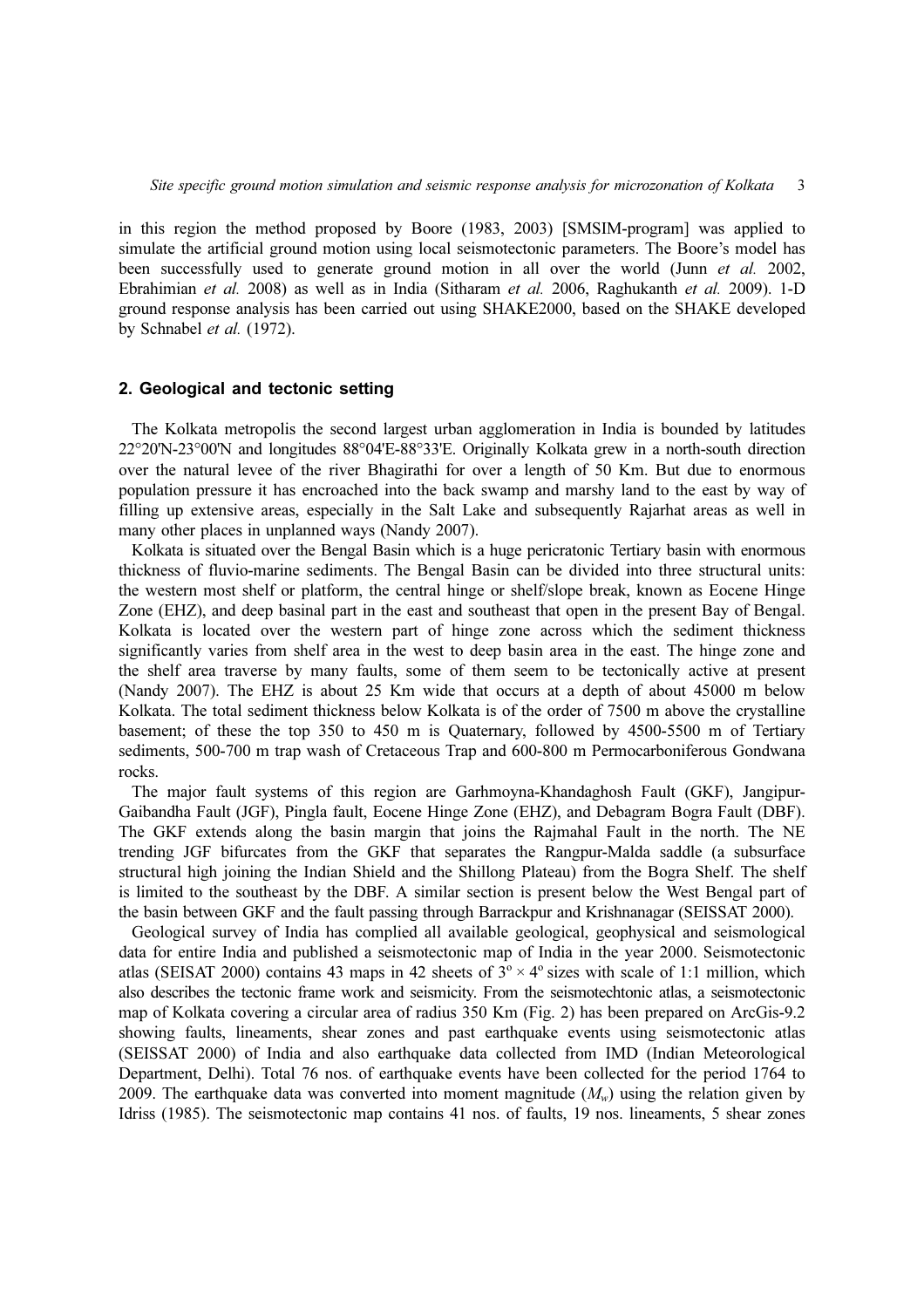

Fig. 2 Seismotectonic map of Kolkata (from SEISSAT 2000)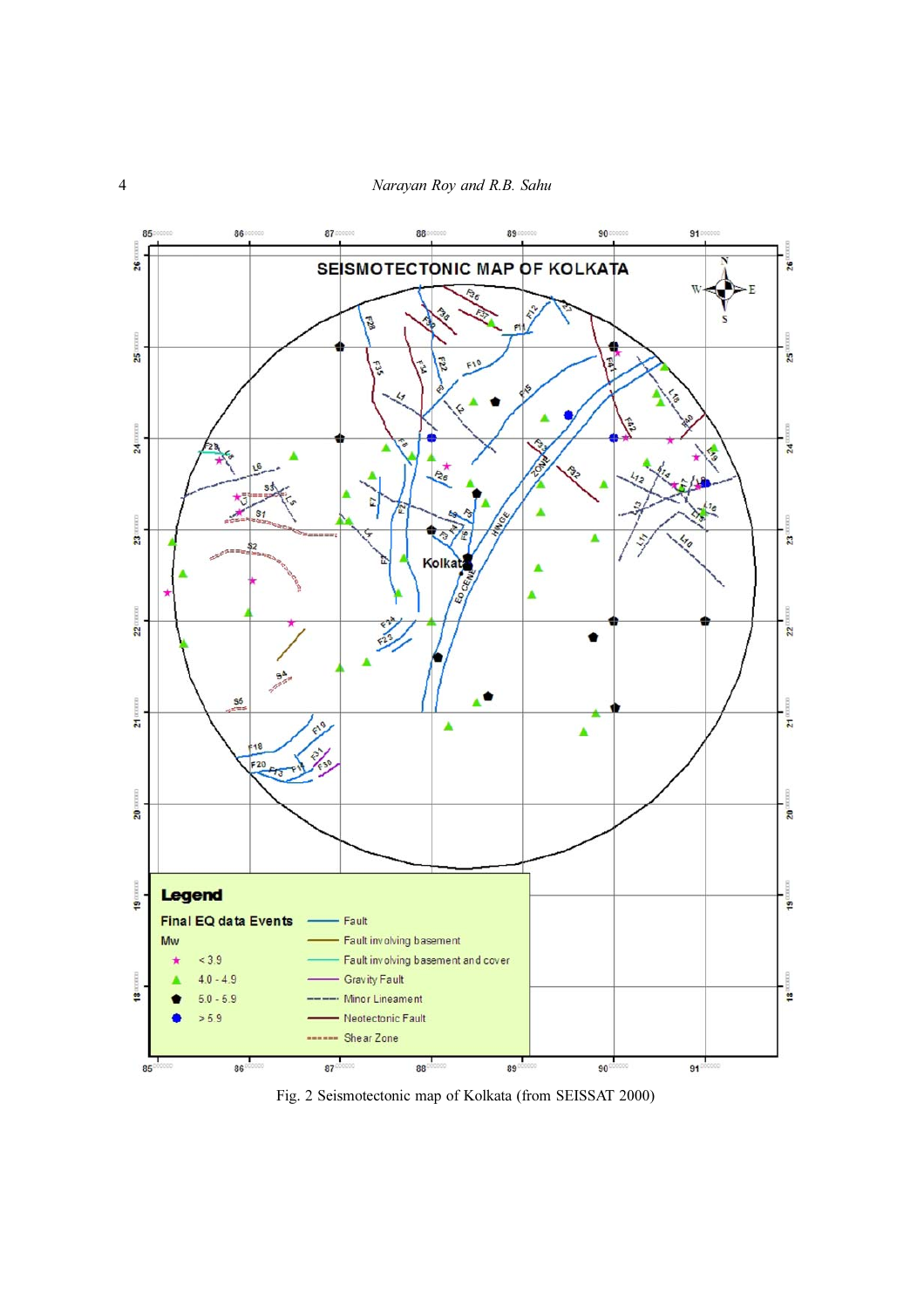and one hinge zone (EHZ).

# 3. Ground motion simulation

#### 3.1 Synthetic ground motion model

Synthetic ground motion model by Boore (1983, 2003) [SMSIM-program] was used for determining rock level PGA and generation of synthetic acceleration-time history (Atkinson and Boore 1995, Hwang and Huo 1997). The Fourier amplitude spectrum of ground motion at a site is expressed in terms of source and wave propagation functions and is given in Eq. (1).

$$
Ground motion (f) = C \times Source (f) \times Path (f) \times Site (f) \times Type (f)
$$
 (1)

Where,  $C$  is the scaling factor and is given by

$$
C = R_{\theta\varphi} F H / 4\pi\sigma\beta^3 r \tag{2}
$$

Where,  $R_{\theta\varphi}$  represents the radiation pattern for a range of azimuths  $\theta$  and takeoff angles  $\varphi$ . F accounts for the free surface effect.  $H$  is the reduction factor that accounts for the partitioning of energy into two horizontal components and r is the hypocentral distance.  $\sigma$  and  $\beta$  are crustal density and shear wave velocity.

The source spectrum, the  $\omega$ -square model (Brune 1970) used in this study, is given by

Source 
$$
(f) = M_o / (1 + (f/f_c)^2)
$$
 (3)

Where,  $M_0$  and  $f_c$  are seismic moment and corner frequency. The value of  $f_c$  is obtained from

$$
f_c = 4.9 \times 10^6 \beta (\Delta \sigma / M_o)^{1/3}
$$
 (4)

Where,  $f_c$  is in Hertz,  $\beta$  is in km/s,  $\Delta \sigma$ , the stress drop in bars and  $M_o$  is dyne-cm.

The Path term is interpreted in terms of the geometrical spreading (GSP) factor and the frequency dependent quality factor  $O(f)$  as given below.

Path 
$$
(f) = GSP(r) \exp(-\pi fr / Q(f)\beta)
$$
 (5)

The Site term is given in terms of frequency dependent amplification  $A(f)$  and diminution  $D(f)$ factors as

$$
Site(f) = A(f) \times D(f)
$$
\n(6)

The amplification of waves as they travel upward to the surface through a rock column is given by

$$
A(f) = \{ \rho \times \beta/\rho(z)_{avg} \times \beta_{avg}(z) \}^{1/2}
$$
 (7)

 $\rho(z)_{\text{ave}}$  and  $\beta_{\text{ave}}(z)$  are averages of near-surface density and velocity from the surface to the depth of a quarter wavelength.

The diminution factor  $D(f)$  is given by the following equation

$$
D(f) = \exp\left(-\pi k_0 f\right). \tag{8}
$$

Where,  $k_0$ , the distance-independent high frequency attenuation operator (Kappa factor).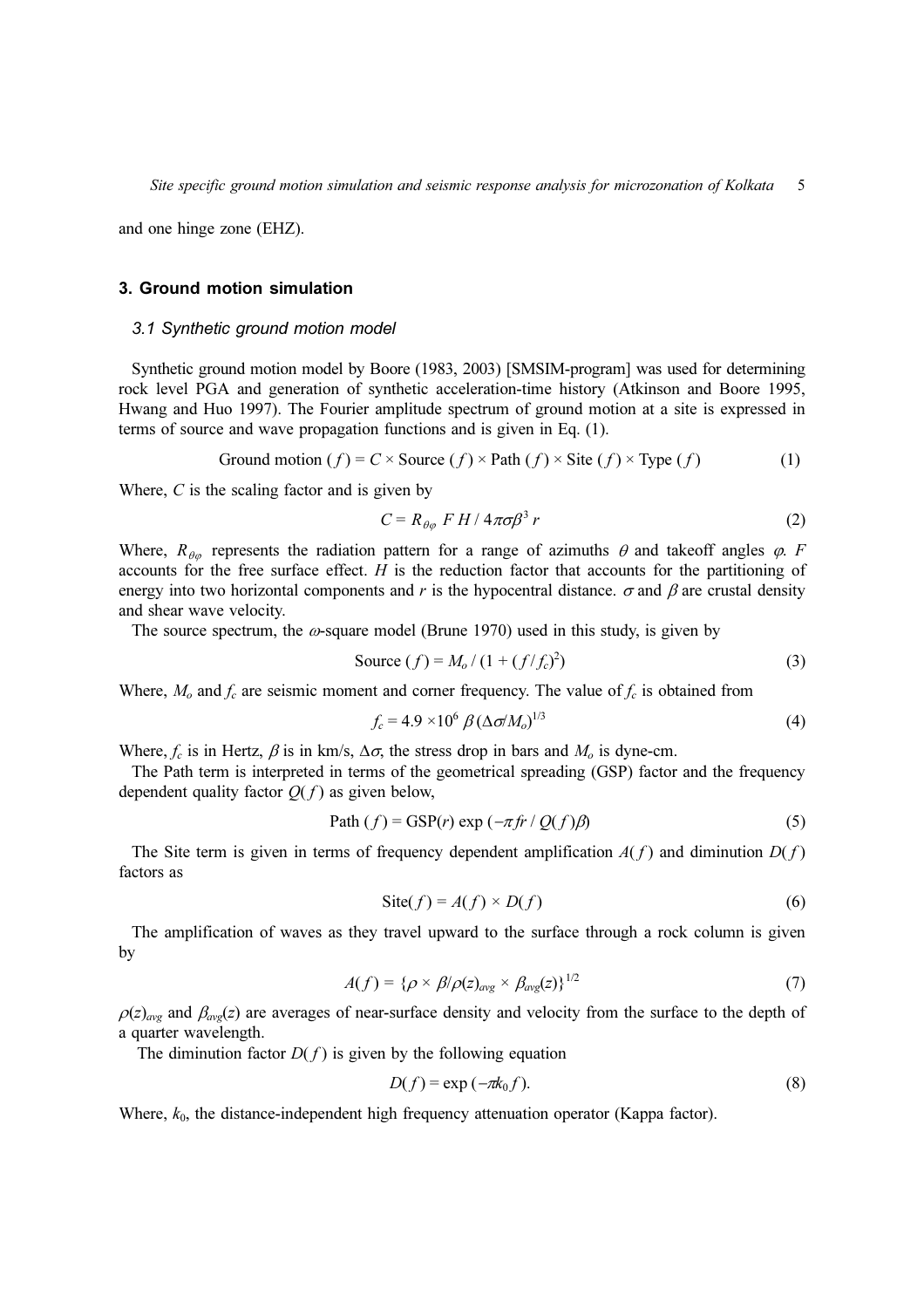Type  $(f)$  is a filter used to shape the spectrum correspond to the particular ground motion and is given by

$$
Type(f) = (2\pi f)^s
$$

Where,  $s = 0$  for acceleration

 $= 1$  for velocity

 $= 2$  for displacement

## 3.2 Input parameters

Raghukanth and Somala (2009) estimated the stress drop for Bengal Basin-Shillong Plateau earthquakes that occurred in the region to be 156 to 258 bars. In this study a stress drop of 250 bars was used.

In the path properties the whole-path attenuation is governed by the frequency dependent quality factor Q. For the Bengal basin-Shillong plateau region the Q was estimated as  $224f^{0.93}$  (Raghukanth and Somala 2009).

Geometrical spreading factor (GSP) is  $1/r$  for  $r \le 100$  km and equal to  $1/10 \sqrt{r}$  for  $r \ge 100$  km (Singh *et al.* 1999), where,  $r$  is the hypocentral distance.

Distance dependent duration, which is a function of the path as well as the source, is given by

$$
T = 1/f_c + br \tag{9}
$$

Where, the first part  $1/f_c$  is the source duration and the second part is a distance dependent term that accounts for dispersion. The value of b was taken to be 0.05 (Herrmann 1985, Boore and Atkinson 1987, Boore 1996).

The regional velocity model in the Kolkata region for equivalent rock-type sites with density used in this study was taken from Gopali-Port Canning Deep Seismic Sounding (DSS) profile near Kolkata city (Prasad *et al.* 2005) and is given in Table 1. From this data average shear wave velocity was considered to be 870 m/s. Site amplification  $[A(f)]$  at the assumed engineering rock level was determined using quarter-wavelength method of Boore and Joyner (1997) and is given in Table 2.

Chandler et al. (2006) compiled a database of kappa factors estimated for various parts of the world. They proposed an empirical equation for estimating the kappa factors from the average shear wave velocity in the top 30 meters of the soil  $(V_{s,30})$  as

| Depth (km) below earth surface | Shear wave velocity (km/s) | Density $(g/cm^3)$ |
|--------------------------------|----------------------------|--------------------|
| $0 - 0.20$                     | 0.87                       | 2.23               |
| $0.2 - 1.20$                   | 1.56                       | 2.33               |
| $1.2 - 1.70$                   | 2.20                       | 2.44               |
| $1.7 - 5.70$                   | 2.60                       | 2.82               |
| 5.7-8.70                       | 3.40                       | 2.70               |
| 8.7-9.20                       | 3.30                       | 2.66               |
| $9.2 - 21.20$                  | 3.60                       | 2.80               |

Table 1 Regional velocity profile used in this study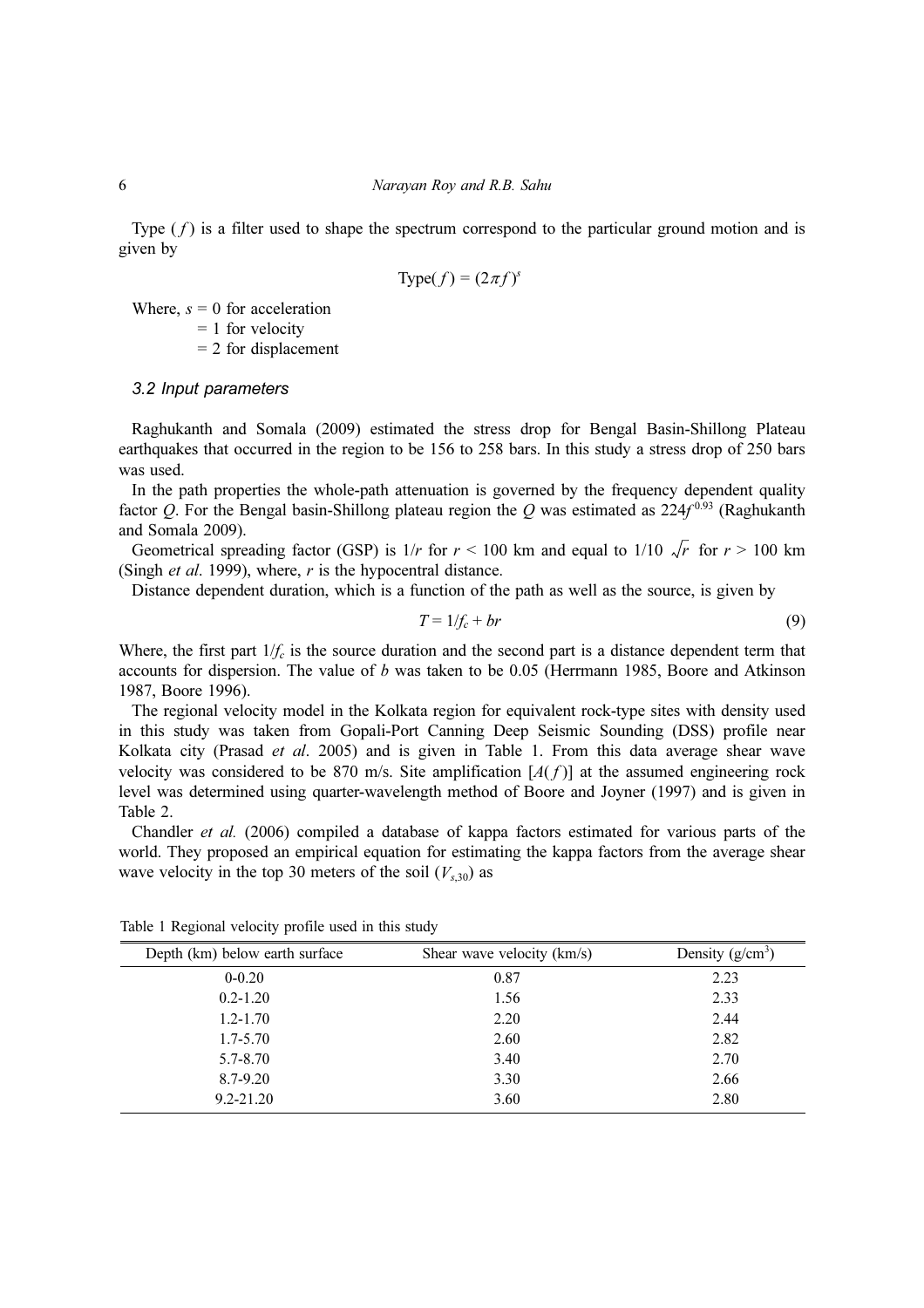Site specific ground motion simulation and seismic response analysis for microzonation of Kolkata 7

| Frequency(Hz) | Amplification $A(f)$ |
|---------------|----------------------|
| 0.01          | 1.03                 |
| 0.31          | 1.84                 |
| 0.62          | 2.00                 |
| 0.92          | 2.21                 |
| 1.22          | 2.37                 |
| 2.13          | 2.37                 |
| 5.16          | 2.37                 |
| 8.19          | 2.37                 |
| 10.30         | 2.37                 |
| 12.70         | 2.37                 |

Table 2 Site amplification  $A(f)$  for the rock layers

$$
k_0 = \frac{0.057}{V_{s,30}} - 0.02\tag{10}
$$

Taking  $V_{s,30}$  as 870 m/s (Table 1), the average kappa factor for the rock site in Kolkata was obtained as 0.04. In the scaling factor, a reduction factor (H) of 0.71 was taken to represent the partitioning of the S-wave energy into two horizontal components (Boore and Boatwright 1984). For radiation pattern ( $R_{\theta\varphi}$ ) a value of 0.55 was used (Atkinson and Boore 1998). For free surface amplification a value of 2 was taken (Boore 1996). All the above mentioned input parameters are summarized in Table 3.

Table 3 Input seismic parameter for synthetic model

| Source properties:                                                |  |
|-------------------------------------------------------------------|--|
| $\rho$ = 2.9 gm/cm <sup>3</sup>                                   |  |
| $V_s = 3.6$ Km/s                                                  |  |
| $\Delta\sigma$ = 250 bars.                                        |  |
| $M = 6.2$                                                         |  |
| Single corner frequency $\omega^{-2}$ spectra.                    |  |
| Path properties:                                                  |  |
| $Q = 224 f^{0.93}$                                                |  |
| Duration = $1/f_c + 0.05R$ .                                      |  |
| Geometric spreading:                                              |  |
| $r^{-1}$ for $r < 100$ km and $1/(10 \sqrt{r})$ for $r > 100$ km. |  |
| Site properties:                                                  |  |
| Reduction factor $= 0.71$                                         |  |
| Radiation pattern = $0.55$                                        |  |
| Free surface factor $= 2.0$                                       |  |
| $k_{0} = 0.04$                                                    |  |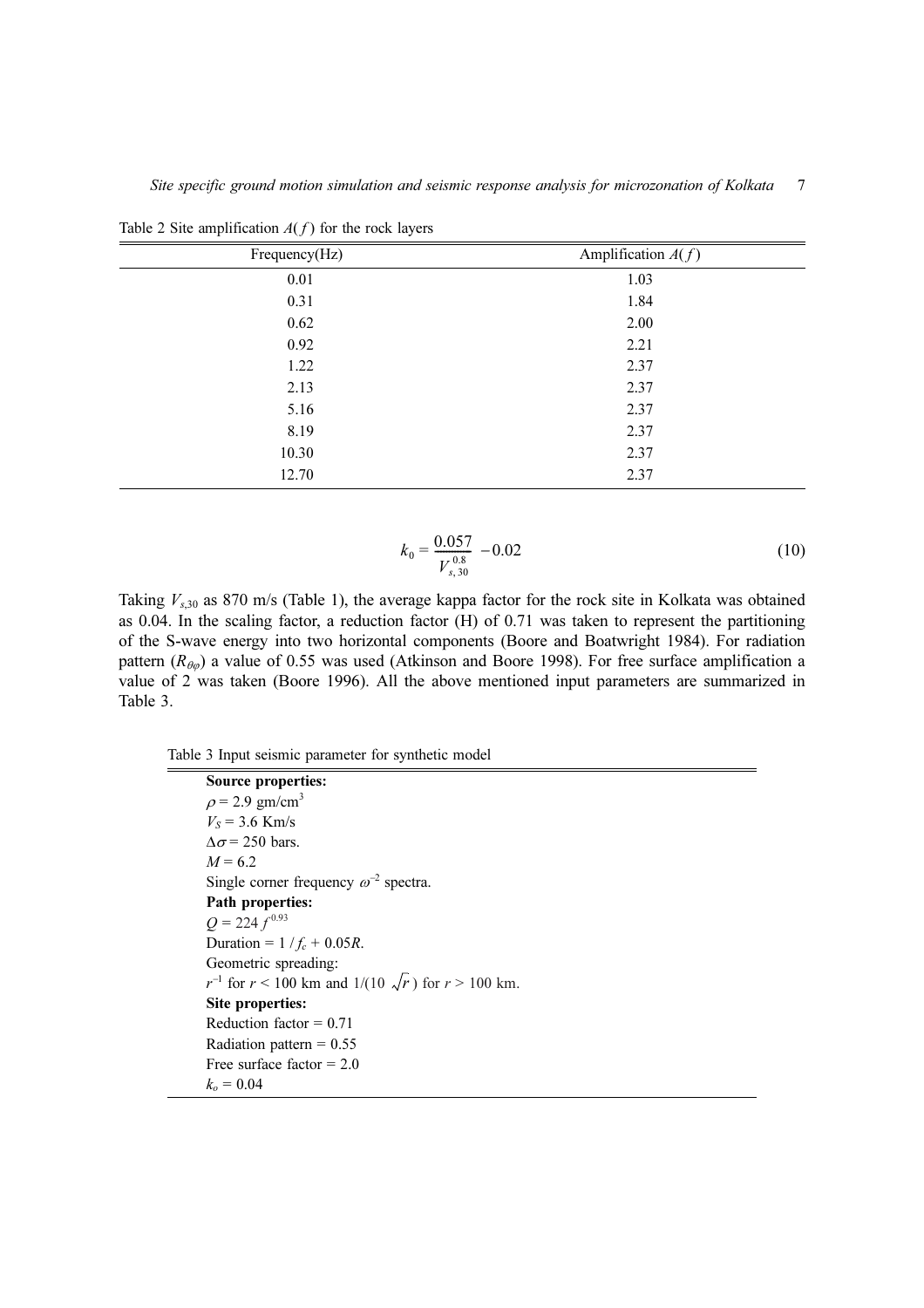# 3.3 PGA at rock level

PGA at rock level considered to be at a depth of 30 m below existing ground level were calculated using synthetic ground motion model for four major sources around Kolkata and is given in Table 4 along with the corresponding source to site distance, hypocentral distance and earthquake magnitude.

| Table 4 PGA obtained from the synthetic ground motion model |  |  |  |  |
|-------------------------------------------------------------|--|--|--|--|
|                                                             |  |  |  |  |

| Fault name                     | Distance to site<br>(km) | Hypocentral distance<br>(km) | Earthquake<br>magnitude (Mw) | PGA(g) |
|--------------------------------|--------------------------|------------------------------|------------------------------|--------|
| F2 Garhmoyna-Khandaghosh Fault | 55                       | 62                           | 4.6                          | 0.005  |
| F <sub>3</sub>                 |                          | 35                           | 5.0                          | 0.027  |
| F <sub>6</sub>                 | 22                       | 37                           | 5.3                          | 0.037  |
| <b>Eocene Hinge zone</b>       | 0.5                      | 30                           | 6.2                          | 0.141  |



Fig. 3 Borehole locations with most vulnerable source for Kolkata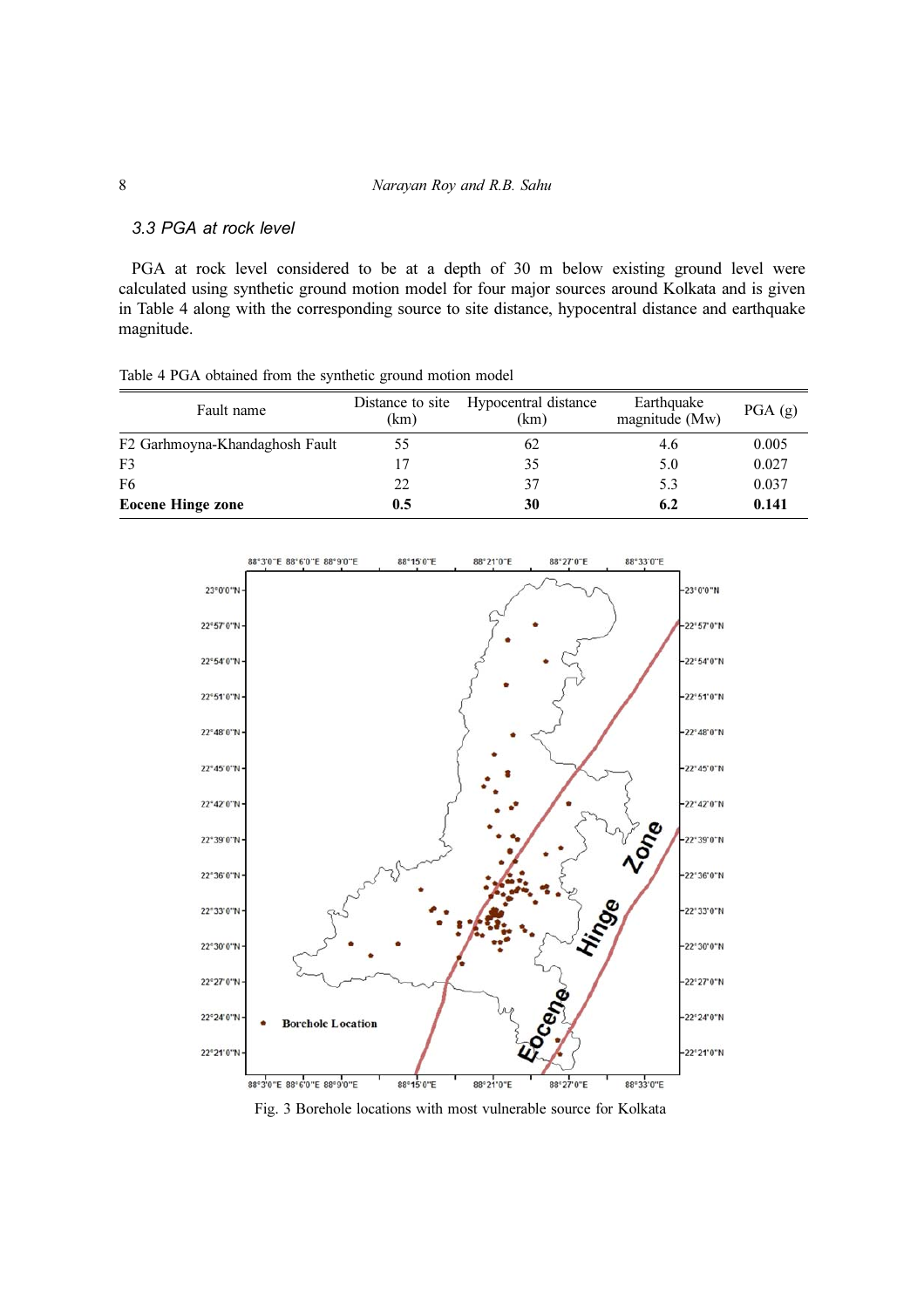

Fig. 4 Rock level PGA contour map for Kolkata

From Table 4 it is seen that Maximum PGA value is 0.141g due to Eocene Hinge with a earthquake magnitude of 6.2 Mw. For other three sources PGA values are 0.005 (F2 Garhmoyna-Khandaghosh Fault), 0.027 (F3) and 0.037 (F6) respectively. So, Eocene Hinge Zone (EHZ) is the most vulnerable source with maximum credible earthquake magnitude of 6.2 Mw for Kolkata. Rock level PGA and time histories was, then, generated at 121 borehole locations in KMD area (Fig. 3) considering EHZ as the vulnerable source. This rock level PGA was used to develop a contour map using Geostatistical Analyst Wizard ArcGis9.2 (Fig. 4).

# 4. Site specific response

# 4.1 Local soil condition

In this study, detailed soil investigation data as obtained from the report of Soil Data Bank Project (1986) of 121 boreholes at various locations of Kolkata (Fig. 3) were used for ground response analysis. Typical bore log of normal Kolkata deposit and river channel deposit are shown in Fig. 5 and Fig. 6 respectively. Subsurface profile information including unit weight, ground water level, SPT values etc. at different borehole locations were used for the ground response analysis using SHAKE2000.

# 4.2 Input parameters

Synthetic ground motions at rock level generated at each borehole location for the source Eocene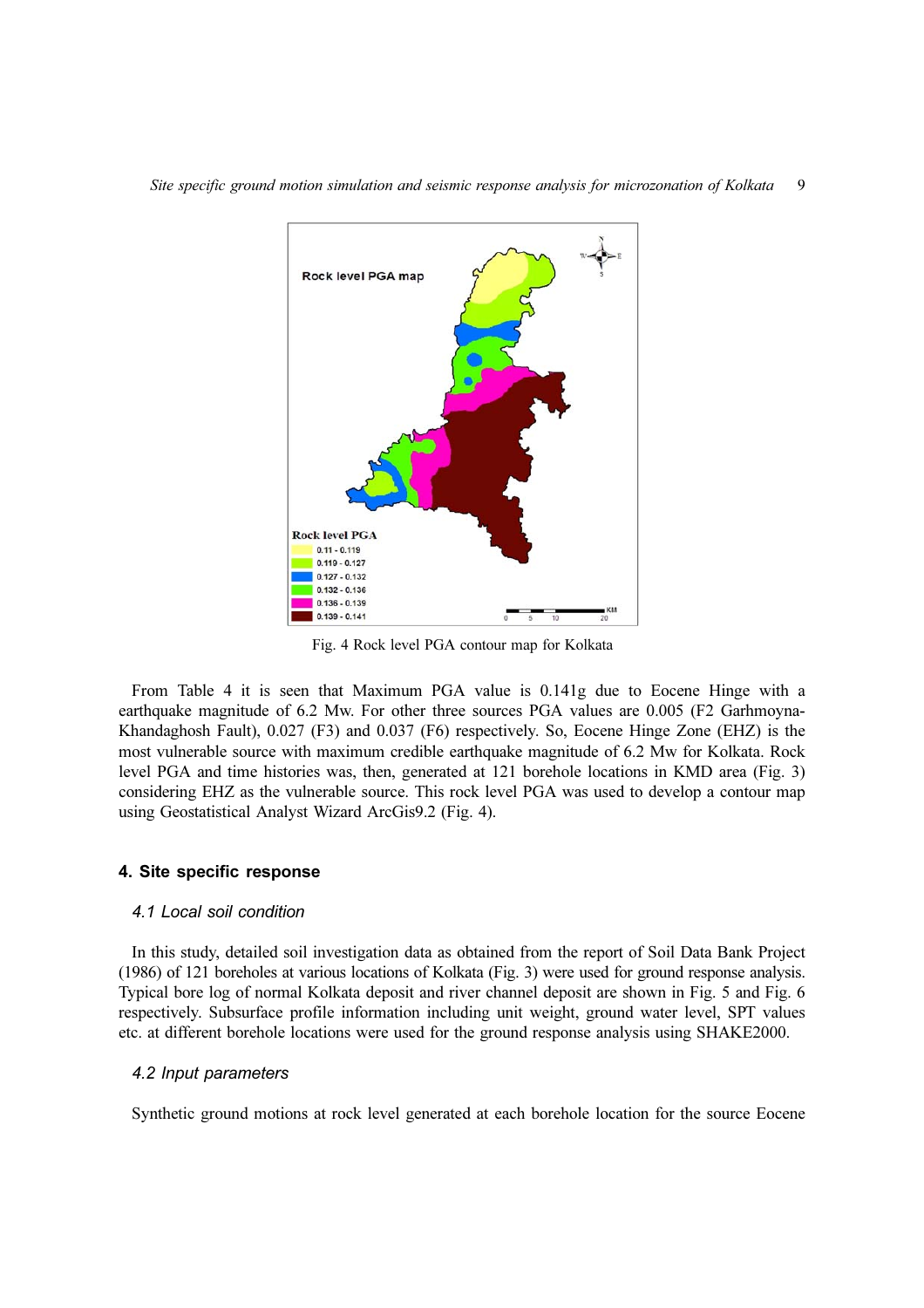

Fig. 5 Normal kolkata deposit (22 CIT Road site) Fig. 6 River channel deposit (22/1 Alipore Road)



Fig. 7 Typical input Acceleration time history used in SHAKE2000

Hinge Zone with MCE 6.2 Mw were used as input ground motion in SHAKE2000 for evaluating peak acceleration values and acceleration time histories at the top of each sub layer. A typical input motion for the borehole at 22 CIT Road site is shown in Fig. 7. The dynamic properties such as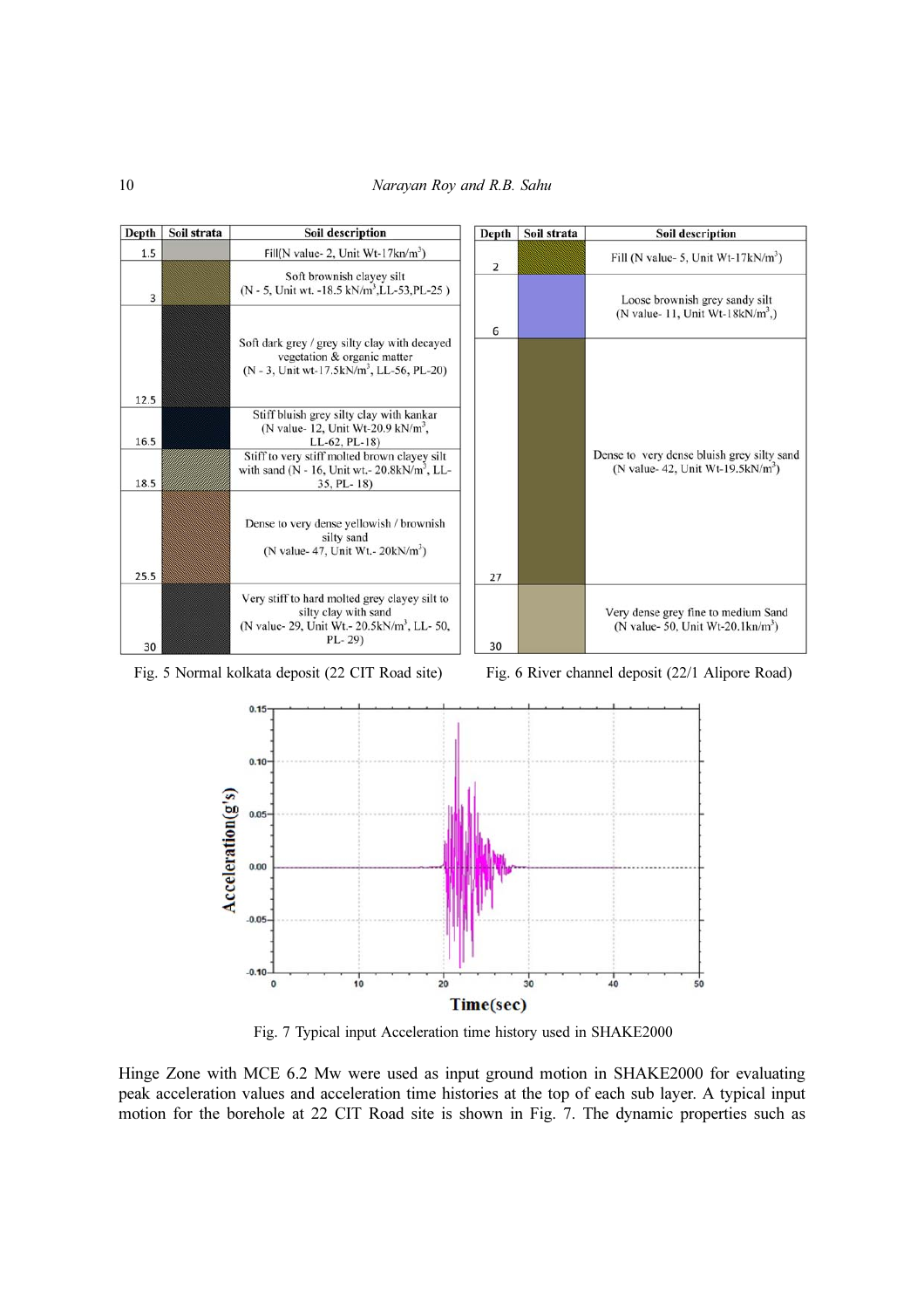modulus reduction and damping ratio were taken from the database of material properties provided with SHAKE2000 (Seed and Idriss 1970, Schnabel 1973, Seed et al. 1986, Sun et al. 1988, Vucetic and Dobry 1991).

## 4.3 Output of site response analysis

As waves travel through the soil column, the ground motion is generally amplified. The amplification potential of soil depends on soil type, soil thickness, soil stiffness, and impedance contrast with the underlying bed rock. The ground surface acceleration time history were computed



Fig. 8 PGA variation with depth (a) 22 CIT road site (b) 22/1 Alipore road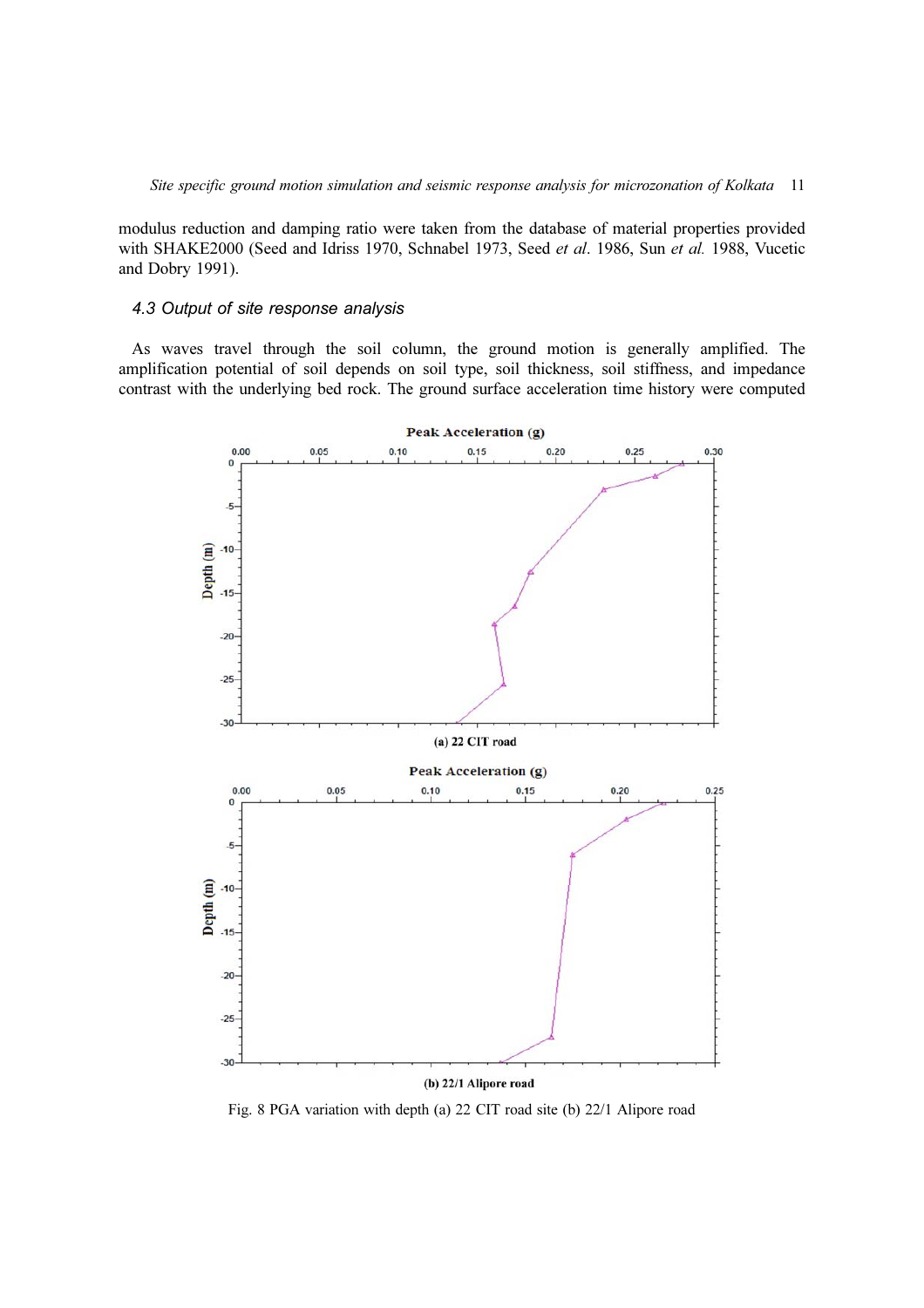for all the borehole locations. Fig. 8 shows PGA variation with depth at two typical sites, 22 CIT Road and 22/1 Alipore Road, representing Normal Kolkata Deposit and River Channel Deposit. It is found that the amplitude of the ground surface acceleration time history has increased. PGA at rock level 0.141 g has amplified to 0.278 g at 22 CIT road site and while at 22/1 Alipore Road site PGA at rock level 0.136 g is amplified to 0.223 g. From Fig. 8(a), it may be seen that top three layers amplify the motion most which consist of 1.5 m fill, followed by a 1.5 m of very soft silty clay/ clayey silt and 9.5 m of soft dark grey/grey silty clay/clayey silt with decayed vegetation and



Fig. 9 Response spectra of (a) 22 CIT road site (b) 22/1 Alipore road site at 5% damping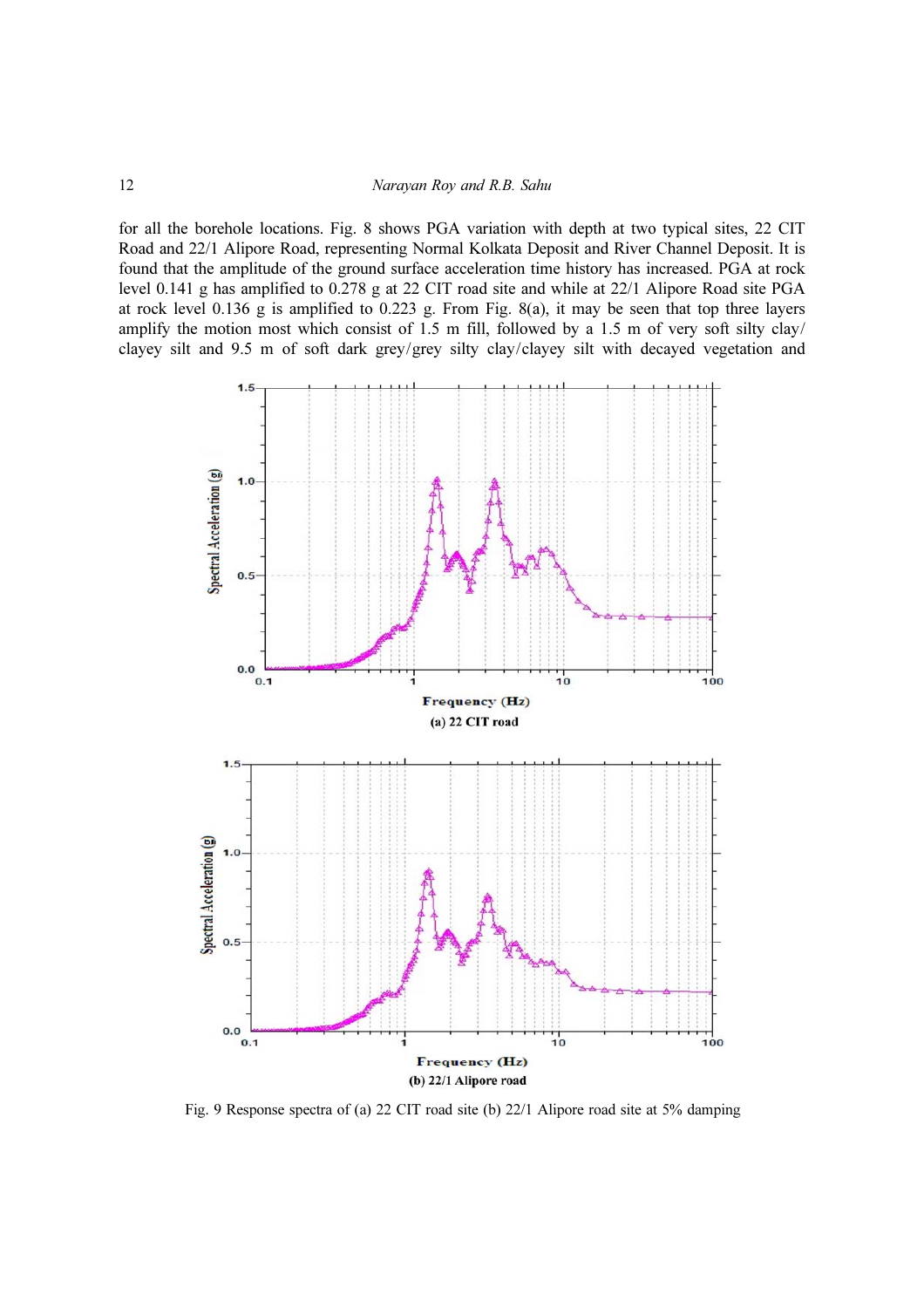

Fig.10 Amplification spectra for (a) 22 CIT road site (b) 22/1 Alipore road site

organic matter. Fig. 8(b) shows top two layers of 2.0 m fill followed by 4.0 m loose sandy silt deposit contribute most of the amplification.

Response spectra at the ground surface and amplification ratio between the first and last layer were also determined for 5% damping. Typical results obtained for borehole location 22 CIT Road site and 22/1 Alipore Road site are shown in Fig. 9 and Fig. 10.

From the response spectrum shown in Fig. 9(a) for 22 CIT Road site it is seen that first peak of 1.01 g occurred at 1.43 Hz and second peak of 1.0 g occurred at 3.45 Hz. From Fig. 9(b) for 22/1 Alipore Road it is seen that two peaks of 0.90 g and 0.76 g occurred at 1.43 Hz and 3.45 Hz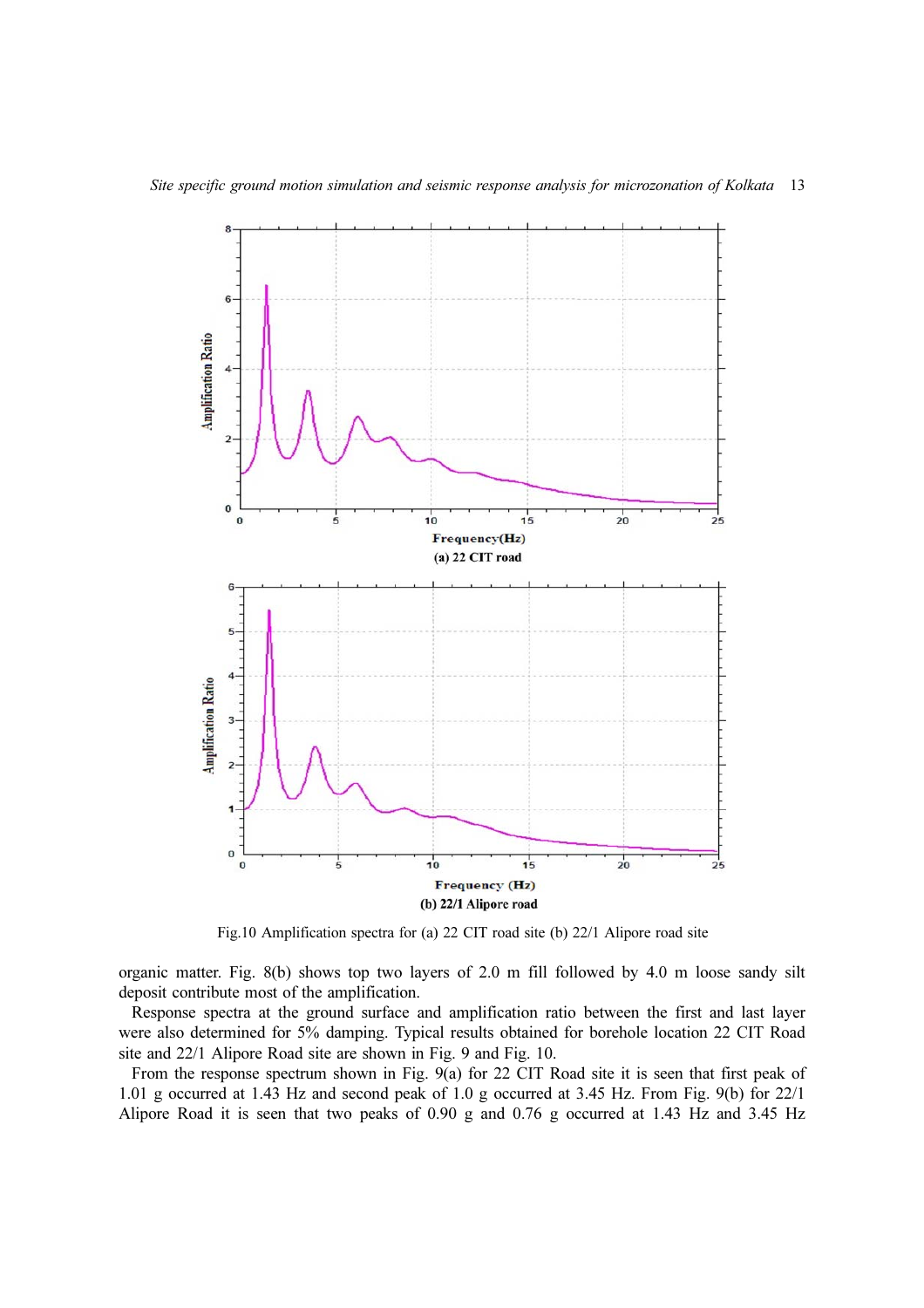respectively. In amplification spectrum maximum amplification ratio occurred is 6.4 at 1.37 Hz for 22 CIT Road Site (Fig. 10(a)) and 5.5 at 1.37 Hz for 22/1 Alipore Road site (Fig. 10(b)) which are the predominant frequencies of the soil column at those locations.

## 4.4 Spatial variation of site effects

The parameters obtained from the ground response analysis are presented as maps, which are developed using the software Arcgis9.2 to depict the variation of various parameters in the study area. The maps show the peak ground acceleration at ground surface, amplification factor, and response spectra at the ground surface at frequency 1.5 Hz, 3 Hz, 5 Hz and 10 Hz for 5% damping ratio.

The peak acceleration values at the ground surface obtained from SHAKE have been used to prepare the peak ground acceleration (PGA) map of Kolkata Metropolitan District (Fig. 11). The PGA values are found to range from 0.169 g to 0.414 g. However, major portion of Kolkata has a PGA range 0.23 g to 0.35 g.

The amplification factor is evaluated at all borehole locations using the PGA at bedrock obtained from the synthetic acceleration time history and the peak ground surface acceleration obtained using SHAKE2000. The amplification factor thus calculated ranges from 1.2 to 3. The amplification factor map for KMD area is shown in Fig. 12. Lower amplification values indicate lesser amplification potential and hence lesser seismic hazard. It can be observed that the amplification factor for most of the northern part of the study area is in the range of 2.2-3. This can be considered as significant zone of amplification.

The ground surface response spectra for all the 121 borehole locations were determined from





Fig. 11 Ground surface PGA contour for Kolkata Fig. 12 Amplification factor map for Kolkata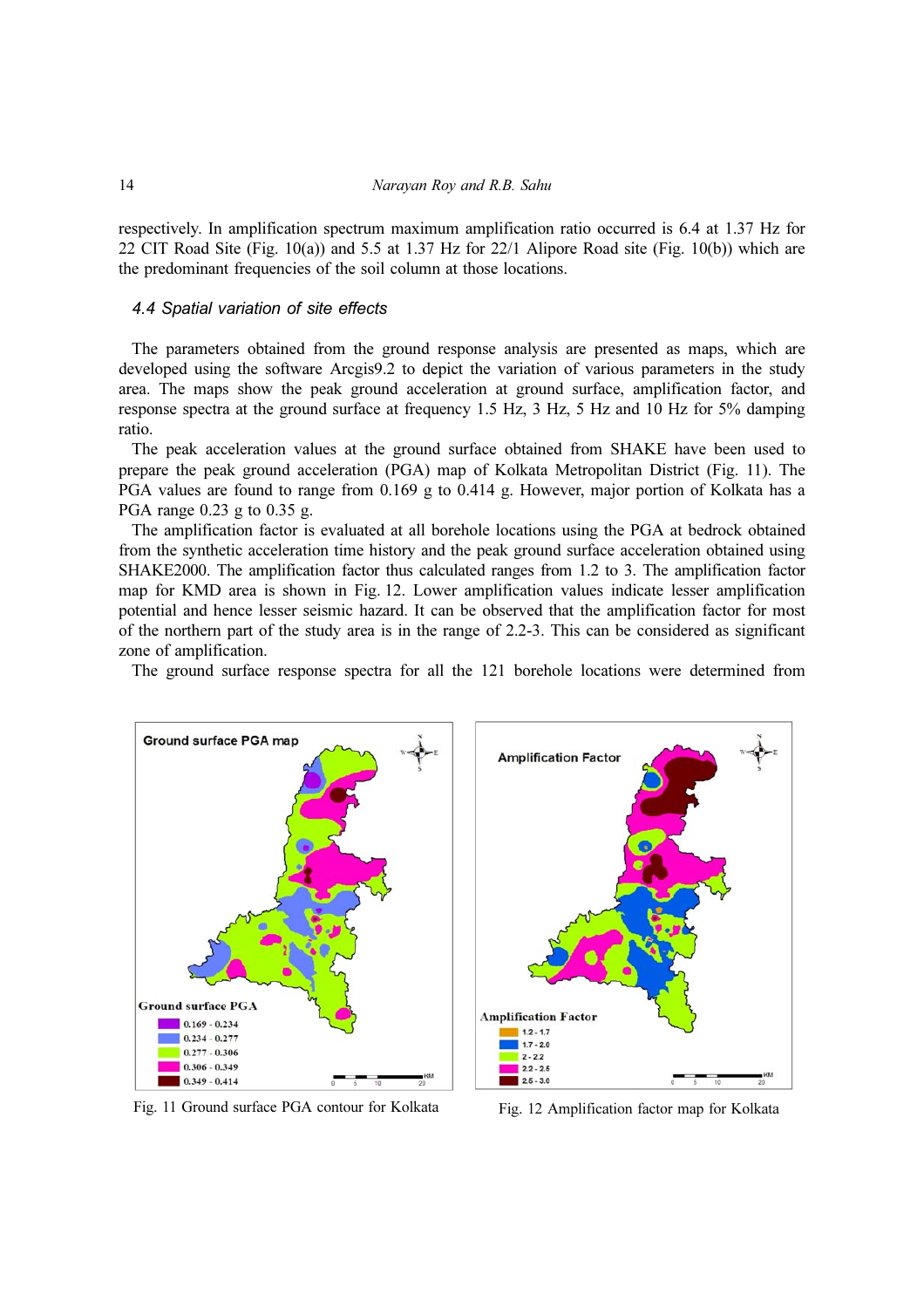

Site specific ground motion simulation and seismic response analysis for microzonation of Kolkata 15

Fig. 13 Spectral acceleration map for 5% damping at 1.5 and 3 Hz frequencies



Fig. 14 Spectral acceleration map for 5% damping at 5 and 10 Hz frequency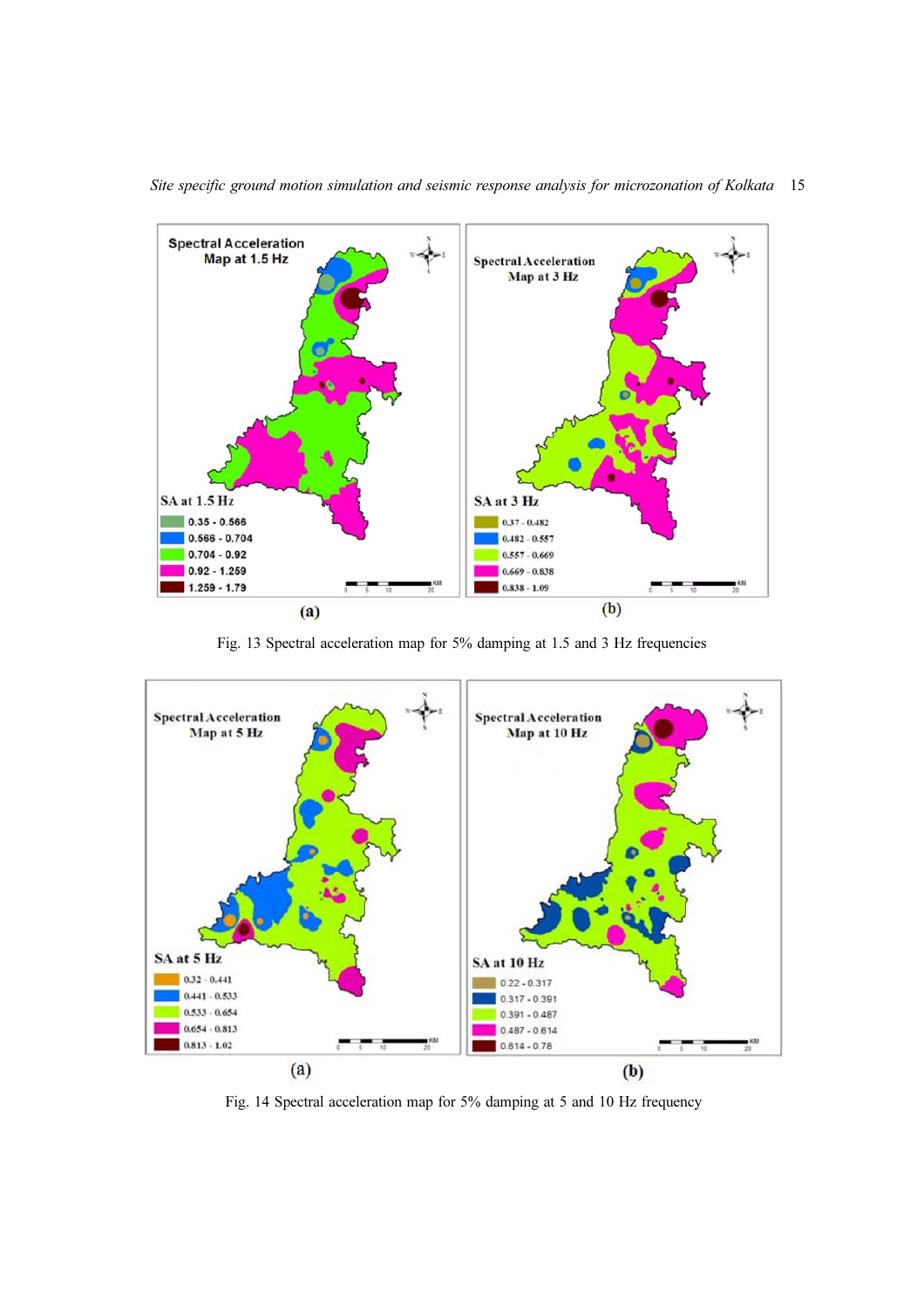SHAKE for 5% damping. The spectral acceleration (SA) values for all the locations at 1.5, 3, 5 and 10 Hz are presented as contour maps in Fig. 13 and Fig. 14. From these figures it may be seen that at 1.5, 3, 5 and 10 Hz frequency SA of major portion of Kolkata varies from 0.7 g to 1.26 g, 0.56 g to 0.84 g, 0.44 g to 0.65 g and 0.32 g to 0.5 g respectively. The frequencies from 1.5 Hz to 10 Hz were selected as they represent the range of natural frequencies of tall buildings to single storey buildings.

# 5. Conclusions

The synthetic ground motion model was used to generate synthetic ground motion considering local seismotectonic parameters at rock level with the goal of determining the seismic responses of Kolkata Metropolitan District. The acceleration time histories thus obtained were used to determine the response of the 30 m soil column to earthquake waves by 1-D ground response analysis using SHAKE2000. The analysis gives the output of amplified peak surface ground acceleration, surface acceleration time-history, response spectra and other ground motion parameters. The acceleration time-histories and response spectra thus determined would help to understand the peak response of the ground surface and the relative frequency content variations of the ground motion.

On the basis the present analysis following conclusions may be drawn:

- From synthetic ground motion model Eocene Hinge Zone was identified as the most vulnerable source with maximum credible earthquake of 6.2 Mw for Kolkata.
- Peak ground acceleration at two typical soil deposits, namely, Normal Kolkata Deposit and River Channel Deposit of Kolkata amplified from 0.141 g to 0.278 g and 0.136 g to 0.223 g due to the presence of soft compressible silty clay/loose sandy silt deposit, which indicates effect of local soil condition on seismic response.
- Peak ground acceleration of Kolkata Metropolitan District varies from 0.169 g to 0.414 g, however, in major portion of the study area it ranges from 0.23 g to 0.35 g.
- Maximum amplification factor is observed in the northern part of Kolkata which ranges from 2.2 to 3.
- Spectral acceleration of the major portion of study area for 1.5, 3, 5 and 10 Hz, which corresponds to natural frequencies of tall buildings to single storey buildings, were found to range from 0.7 g to 1.26 g, 0.56 g to 0.84 g, 0.44 g to 0.65 g and 0.32 g to 0.5 g respectively.

#### References

- Anderson, J.G., Lee, Y., Zeng, Y. and Day, S. (1996), "Control of strong Motion by the upper 30 meters", Bull. Seismol. Soc. Am., 86(6), 1749-1759.<br>Atkinson, G.M. and Boore, D.M (1995), "Ground-motion relations for eastern North America", *Bull. Seismol*.
- Soc. Am., **85**(1), 17-30.
- Atkinson, G.M. and Boore, D.M. (1998), "Evaluation of models for earthquake source spectra in eastern North America", Bull. Seismol. Soc. Am., 88(4), 917-934. America", *Bull. Seismol. Soc. Am.*, **88**(4), 917-934.<br>Boore, D.M. (1983), "Stochastic simulation of high-frequency ground motions based on seismological models of
- the radiated spectra", Bull. Seismol. Soc. Am., 73(6), 1865-1894.
- Boore, D.M. and Boatwright, J. (1984), "Average body wave radiation coefficients", Bull. Seismol. Soc. Am.,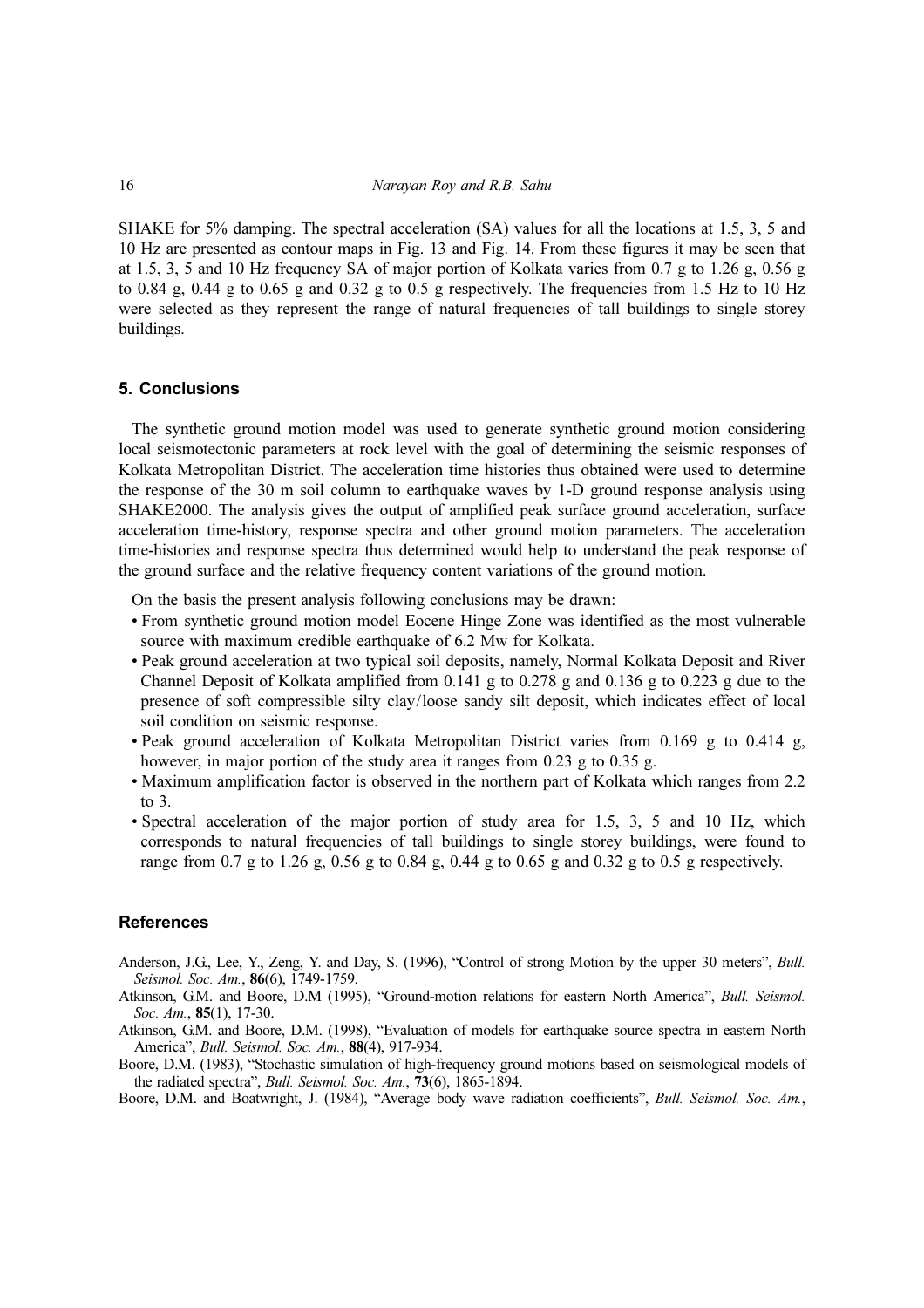Site specific ground motion simulation and seismic response analysis for microzonation of Kolkata 17

74(5), 1615-1621.

- Boore, D.M. and Atkinson, G.M. (1987), "Stochastic prediction of ground motion and spectral response parameters at hard-rock sites in eastern North America", Bull. Seismol. Soc. Am., 77(2), 440-467.
- Boore, D.M., Joyner, W.B. and Fumal, T.E. (1993), "Estimation of response spectra and peak acceleration from western North American earthquakes, an interim report", Open file report 93-509. United States Geological Survey, Menlo Park.
- Boore, D.M. (1996), "SMSIM-fortran programs for simulating ground motions from earthquakes: Version 1.0", U.S. Geol. Surv. Open-File Rept. 96-80-A: 1-73.
- Boore, D.M. and Joyner, W.B. (1997), "Site amplifications for generic rock sites", Bull. Seismol. Soc. Am., 87(2), 327-341.
- Boore, D.M. (2003), "Simulation of ground motion using the stochastic method", Pure Appl. Geophys., 160(3-4), 635-675.
- Borcherdt, R.D. (1970), "Effects of local geology on ground motion near San Francisco Bay", Bull. Seismol. Soc. Am., **60**(1), 29-61.
- Brune, J. (1970), "Tectonic stress and spectra of seismic shear waves from earthquakes", J. Geophys. Res., 75(26), 4997-5009.
- Census of India (2011), "Provisional population totals, Paper 1", Published by Office of Registrar General & Census Commissioner, India.
- Chandler, A.K., Lam, N.T.K. and Tsang, H.H. (2006), "Near-surface attenuation modeling based on rock shearwave velocity profile", Soil Dyn. Earthq. Engin., 26(11), 1004-1014.
- Ebrahimian, B., Sahraeian, M.S and Noorzad, A. (2008), "Simulation of near field strong ground motions at tombak site in iran using hybrid method", The  $14<sup>th</sup>$  World Conference on Earthquake Engineering, October 12-17, Beijing, China.
- Finn, W.D.L (1991), "Geotechnical engineering aspects of seismic microzonation", *Proceedings of the 4th* international conference on seismic zonation, Earthquake Engineering Research Institute, Oakland, 1, pp 199-250, 25-29.
- Herrmann, R.B. (1985), "An extension of random vibration theory estimates of strong ground motion to large distances", Bull. Seismol. Soc. Am., 75(5), 1447-1453.
- Hwang, H. and Huo, J.R. (1997), "Attenuation relations of ground motion for rock and soil sites in eastern United States", Soil dynam. Earthq. Engg., 16(6), 363-372.
- Idriss, I.M. (1985), "Evaluating seismic risk engineering practice", *Proceedings of the*  $11<sup>th</sup>$  *international* conference on Soil Mechanics and Foundation Engineering, San Francisco, 1, 255-320.
- Indian Meteorological Department, New Delhi, No. S: 610 dated 14 /3/10, Seis-Div.
- Junn, J.G., Jo, N.D. and Baag, C.E. (2002), "Stochastic prediction of ground motions in southern Korea", Geosciences Journal, 6(3), 203-214.
- Mohanty, W.K. and Walling, M.Y. (2008), "Seismic hazard in mega city Kolkata, India", Nat. Hazards, 47(1), 39-54.
- Nandy, D.R. (2007), "Need for seismic microzonation of Kolkata megacity", Proceedings of workshop on microzonation, Indian Institute of science, Bangalore, India.
- Prasad, A.S.S.S.R.S., Venkateswarlu, N. and Reddy, P.R. (2005), "Crustal density model along Gopali-Port Canning profile, West Bengal basin using seismic and gravity data", J. Ind. Geophys. Union, 9(4), 235-239.
- Raghukanth, S.T.G., Singh, K.D. and Kumar Pallav (2009), "Deterministic Seismic Scenarios for Imphal City", Pure Appl. Geophys., 166(4), 641-672.
- Raghukanth, S.T.G. and Somala, S.N. (2009), "Modeling of Strong-Motion Data in Northeastern India", Bull. Seismol. Soc. Am., 99(2A), 705-725.
- Schnabel, P.B., Lysmer, J. and Seed, H.B. (1972), "SHAKE: a computer program for earthquake response analysis of horizontally layered sites", report no, UCB/EERC-72/12, Earthquake Engineering Research Center, University of California, Berkeley.
- Schnabel, P.B. (1973), "Effects of local geology and distance from source on earthquake ground motions", Ph.D. thesis, University of California, Berkeley.
- Seed, H.B. and Idriss, I.M. (1970), "Soil moduli and damping factors for dynamic response analysis", report no. EERC 70-10. University of California, Berkeley.